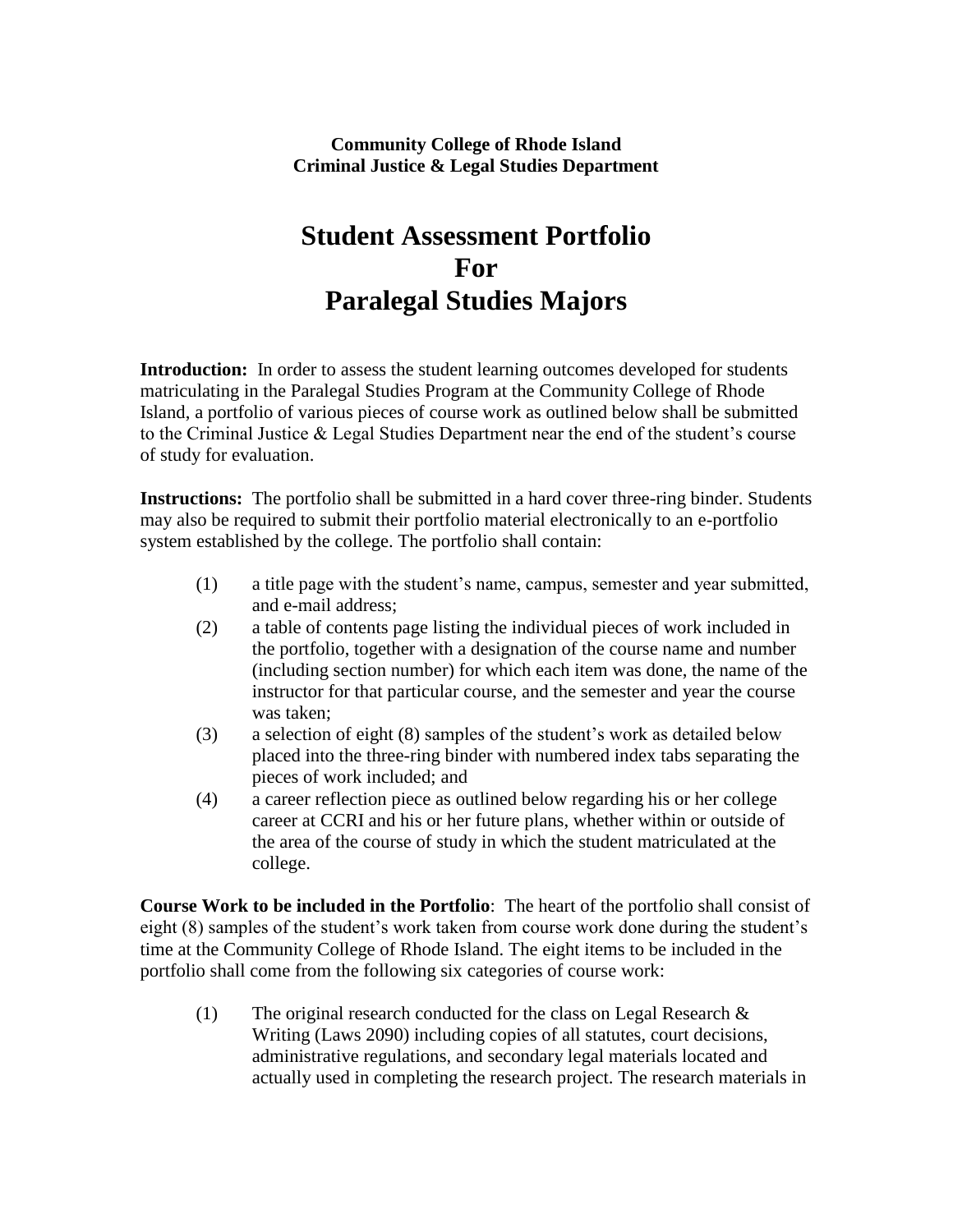this section shall have a table of contents listing all of the items included with proper legal citations to the material.

- (2) The research memorandum written as part of the research project for the course on Legal Research and Writing (Laws 2090). The memorandum shall properly quote from and cite the statutes, courts decisions, and other materials used in the research project. It shall be a minimum of 1,000 words (four word processed pages, double spaced, with one inch margins and a font size between 10 and 12 points).
- (3) The litigation documents (complaints, discovery documents, etc.) prepared as part of the drafting project completed for the course on Basic Civil Procedure for Paralegals (Laws 2020). Each document shall be in the proper court format including (where appropriate) the proper case caption, document designation, prayer for relief, signature clause, and certificate of service.
- (4) Two case briefs (summaries of reported and published appellate court decisions) completed in a format prescribed by the Criminal Justice & Legal Studies Department that clearly identifies the legal issue or issues in the case, the legal holdings of the appellate court, and reasoning given by the court for its holding. The case briefs may have been prepared for any one or more of the following courses: Constitutional Law (Laws 2000); Law of Evidence (Laws 2010); Law of Torts (Laws 2100); or Legal Research & Writing (Laws 2090)
- (5) One Critical Thinking Exercise using a template approved by the department on the eight elements of thought (question, purpose, information, concepts, assumptions, inferences, implications, and point of view) prepared for either Introduction to Paralegal Studies (Laws 1080) or Law of Contracts (Laws 2050)
- (6) Two written assignments from other law courses in the curriculum including Administration of Justice (Laws 1010); Law of Property (Laws 2060); Law of Business Organizations (Laws 2070) or elective courses such as Criminal Law (Laws 1020) and Law & Society (Laws 2040). Each written assignment shall be a minimum of 750 words (three word processed pages, double spaced, with one inch margins, and a font size between 10 and 12 points).

**Career Reflection Piece:** Each student shall include a "reflection" piece in the portfolio. This reflection shall be a minimum of 750 words (three word processed pages, double spaced, with one inch margin, and a font size between 10 and 12 points). The student will reflect on their experiences and courses at CCRI in the Paralegal Studies major including (1) their reasons for choosing the major, (2) how their views of the major may have changed (or not changed) over their time in the program, (3) what their plans are for the future (whether those plans include further education or work or both), and (4) whether they plan to stay in this legal field of work or move to some other field along with the reason or reasons they have chosen their particular path.